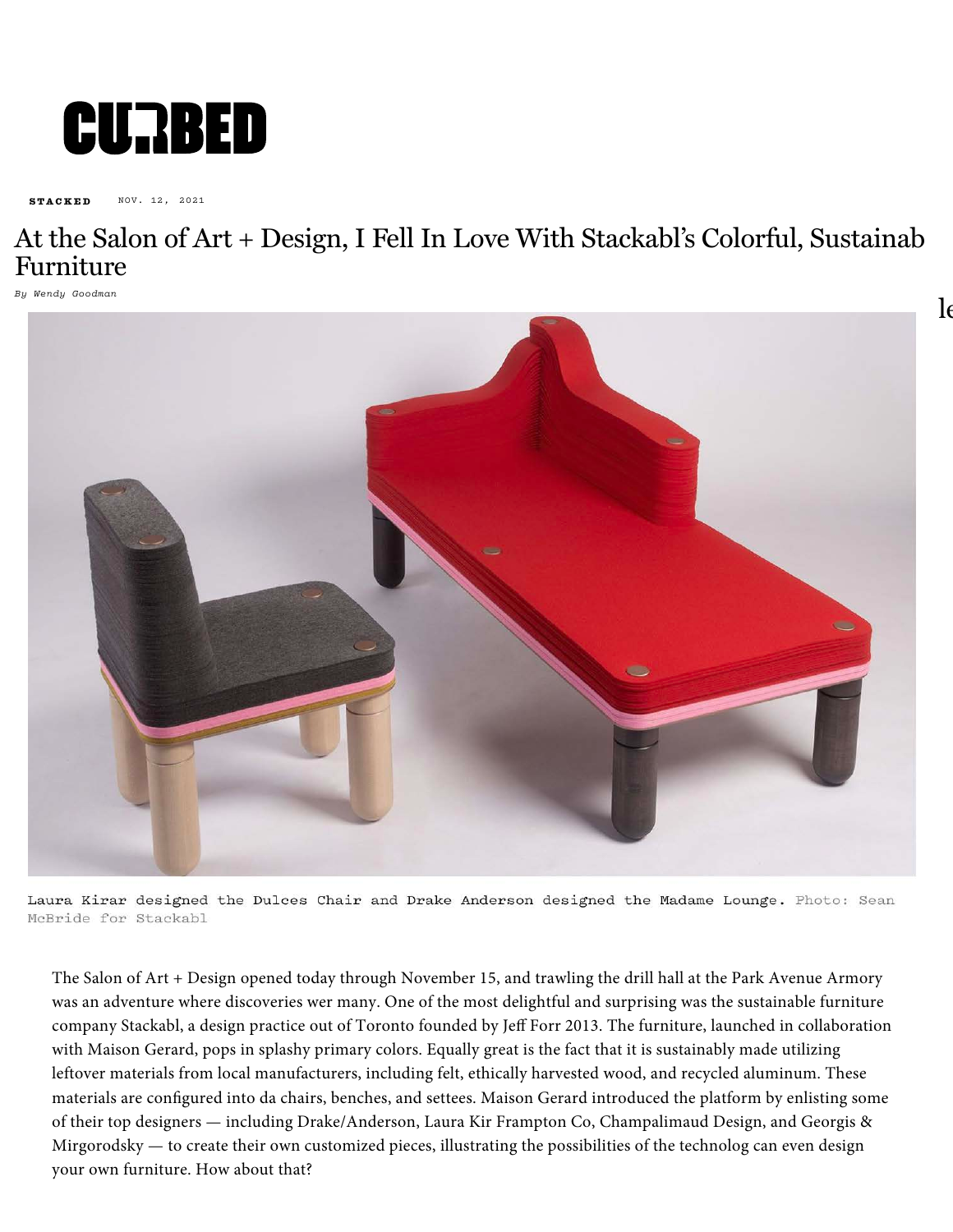

The Querelle Chair was designed by Georgis and Migorodsky. Photo: Sean McBride for Stackabl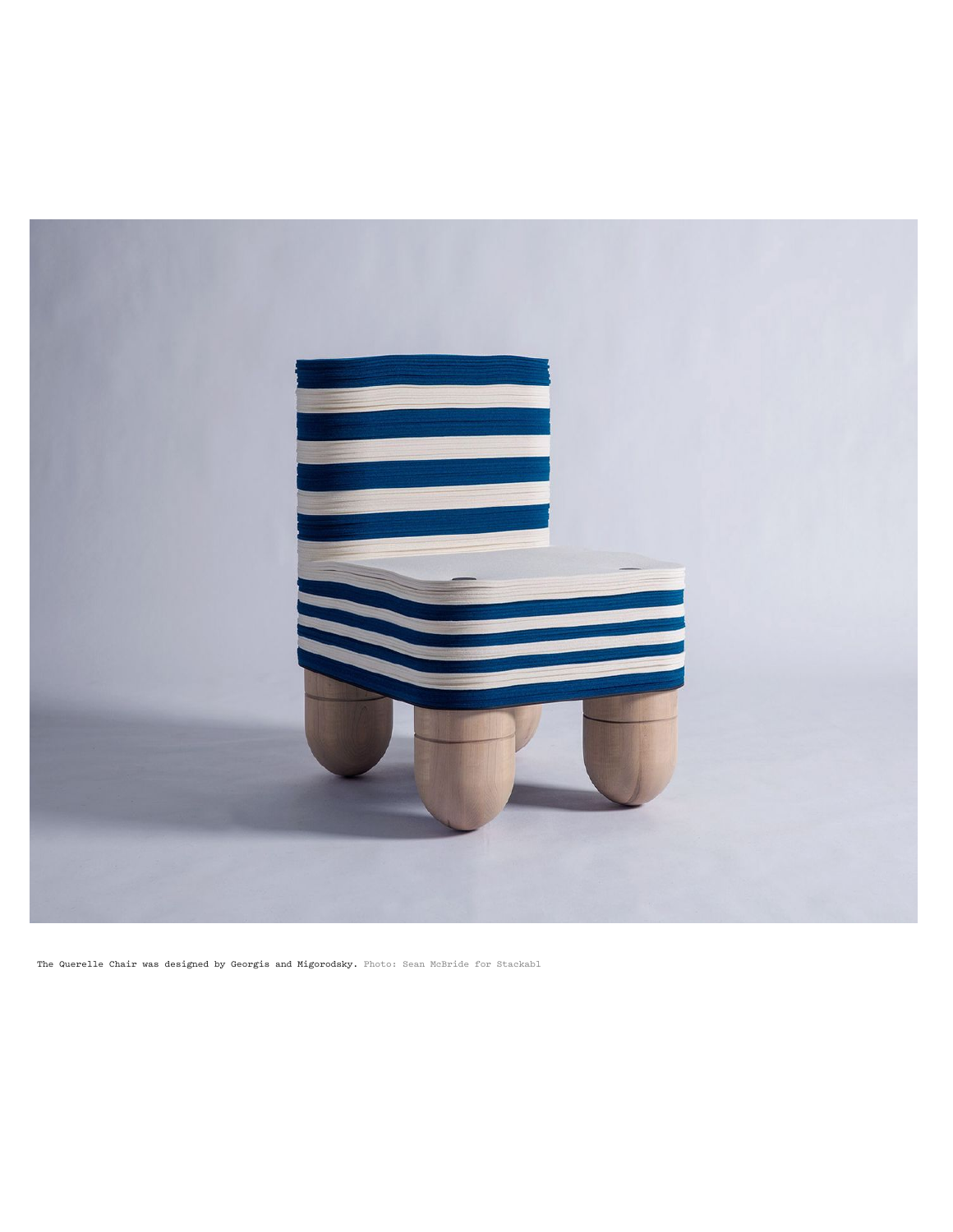

The Raki Corner Chair was designed by Champalimaud Design. Photo: Sean McBride for Stackabl

I was initially surprised that Maison Gerard, famous for its high-end antiques and contemporary furniture, was presenting this ingenious new line, but as Maison Gerard owner Benoist F. Drut says, "Antiques are the ultimate recyclable, so sustainability is in our DNA. I was naturally drawn to this innovatice project, which has the potential to redefine our relationship with the materials we choose to make furniture with, prioritizes protecting the earth, and has a g of bringing a wider audience into the world of collecting."